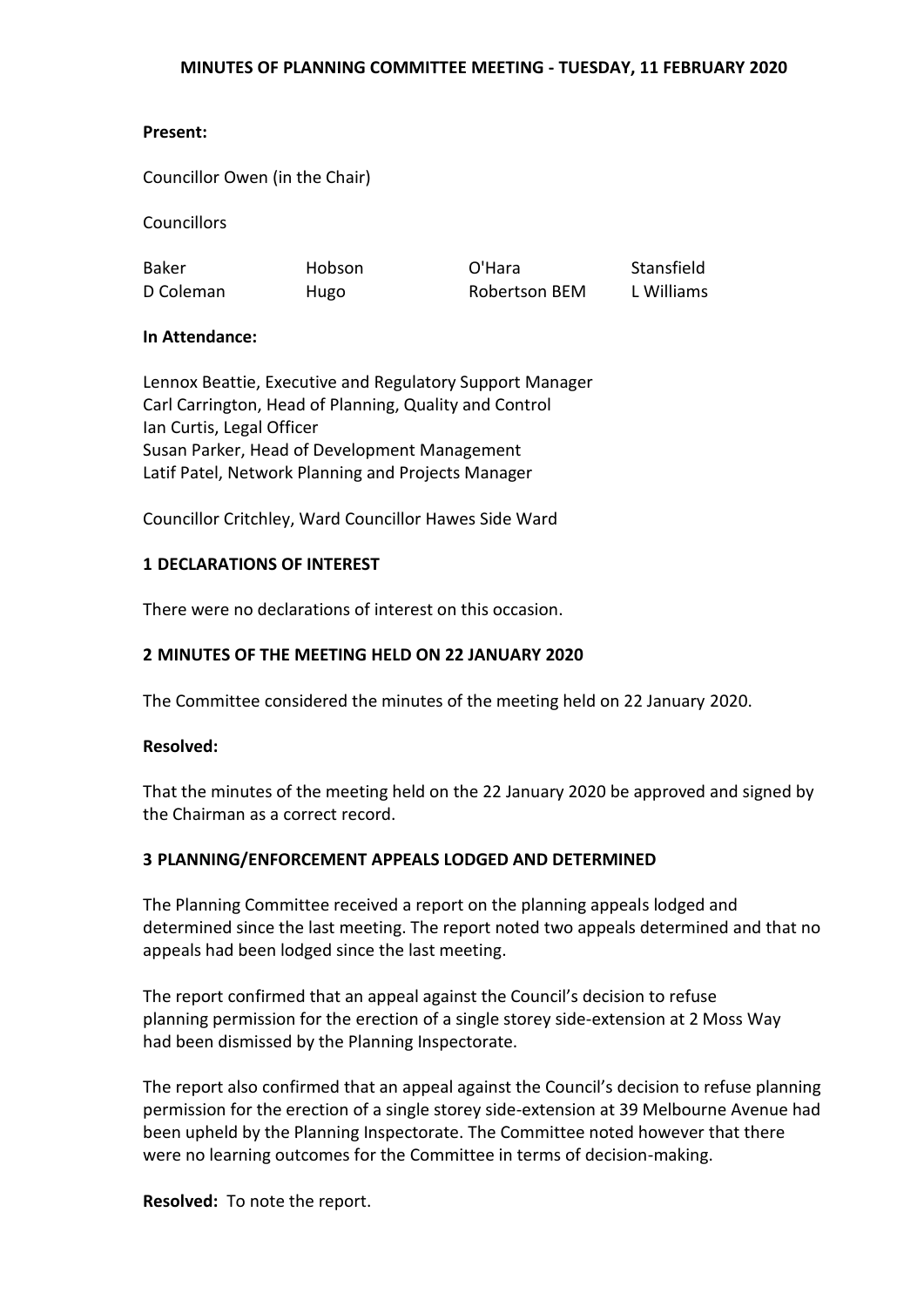# **4 PLANNING APPLICATION 19/0477 - LAND TO REAR OF 1-7 WREN GROVE AND 23-25 ROYAL BANK ROAD, BLACKPOOL**

The Planning Committee considered planning application 19/0477 for the erection of three, two-storey terraced houses with associated parking and landscaping and vehicular access from Wren Grove and Royal Bank Road at land to rear of 1-7 Wren Grove and 23- 25 Royal Bank Road.

Miss Susan Parker, Head of Development Management, presented the application to the Committee and in doing so she highlighted that the loss of the existing, redundant industrial use would be considered to be acceptable and its replacement with residential housing the most appropriate solution. It was outlined in the report that the accommodation proposed would be of a satisfactory standard of design and amenity and would not have any unacceptable impacts upon surrounding neighbours or the highway network. Miss Parker reminded members that the application had been deferred at 1 October 2019's Committee meeting to enable further discussion with the applicant as to whether the scheme could be reduced in size to two dwellings to overcome the Committee's concerns regarding the over-intensive development of the site. The applicant had not been able to agree to such a reduction as this would in their view render the scheme unviable and had submitted a supporting viability assessment, which had been verified by officers. Miss Parker further emphasised the view that on balance the application should be approved as it would remove an unsuitable existing use and bring the land back into a more suitable use.

In response to questions from the Committee, Mr Latif Patel, Highway Network and Project Manager responded that while noting the concerns of the Committee regarding vehicular access that the proposed access would be suitable in highways terms. He reminded the Committee that the five car parking spaces were part of the existing approved warehouse use and any return to that use would potentially lead to more vehicle movements and certainly additional deliveries using heavy goods vehicles.

The Committee considered the application and noted that there were concerns regarding the potential reuse of the site as a warehouse under the existing planning permission. The Committee expressed serious concerns regarding the over-intensive development of the site and that dwellings would not have a good level of amenity. The Committee noted the viability assessment but concluded that on balance that this did not outweigh the identified potential problems with the development.

## **Resolved:**

That the application be refused for the reasons set out in the decision notice.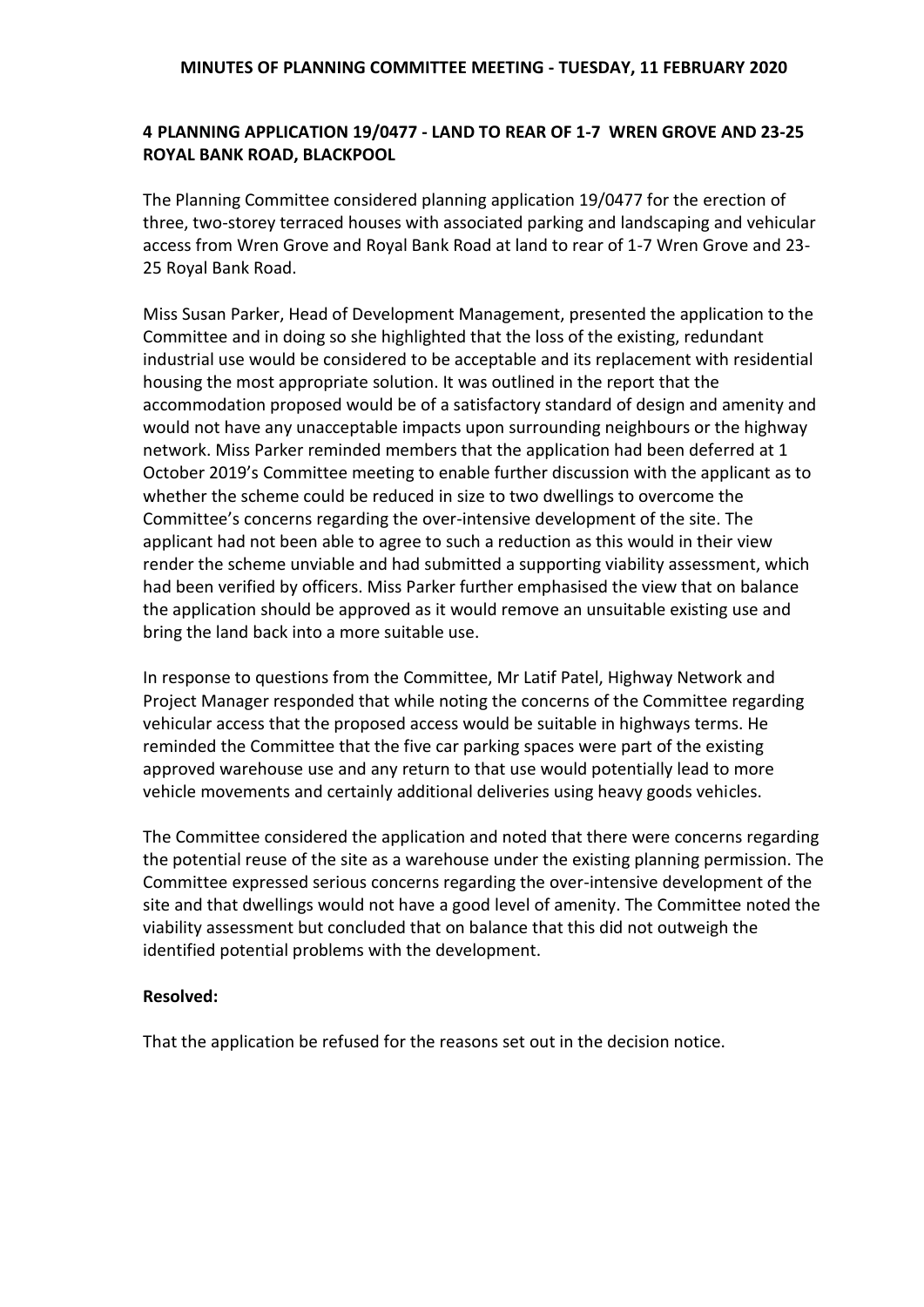## **5 PLANNING APPLICATION 19 0781 - LAND AT NEW HALL AVENUE, BLACKPOOL**

The Committee considered application 19/0781 for the use of land as a holiday caravan park for the siting of 10 touring caravans or motor homes at land at New Hall Avenue.

Miss Susan Parker, Head of Development Management, presented the application and explained that the application had been brought to Committee as it represented a departure from the Development Plan. The application presented some degree of conflict with Policy CS21 of the Core Strategy which seeks direct visitor accommodation to the defined holiday areas, and Policy CS26 which seeks to limit development on Marton Moss. However, Miss Parker explained that the application's position as an extension to an existing site combined with it representing a niche type of tourism which would be unlikely to able to be accommodated in the defined holiday areas, meant that the application had been considered by officers to represent an exceptional one where a departure from policy would be justified.

#### **Resolved:**

That the application be approved for the reasons and subject to the conditions as set out in the decision notice.

# **6 PLANNING APPLICATION 19 0619 - SITE OF 83 POWELL AVENUE AND LAND TO THE REAR OF 91-103 POWELL AVENUE**

The Planning Committee considered application 19/0619 for the erection of 36 lock up garages with associated landscaping, boundary treatment and access following demolition of 83 Powell Avenue at site of 83 Powell Avenue and land to the rear of 81- 103 Powell Avenue.

Miss Parker, Head of Development Management introduced the application and highlighted that the application represented a suitable and appropriate use of an overgrown backland site. The application had initially raised concerns from the Head of Highways and Transportation however these had been overcome by the submission of satisfactory amended plans. The planning permission would also be conditioned to forbid any commercial use of the garages limiting their use to the parking of cars and domestic storage. Miss Parker also explained that while site photographs may indicate to members the presence of significant trees on the site, a visit by officers had indicated that these were of limited value and mostly were overgrown shrubs in any case the proposal would include a tree planting landscaping scheme.

Mr Darren Holt, applicant, spoke in support of the application and in response to questions explained that CCTV would be installed and the garages would be gated.

Councillor Kim Critchley, Ward Councillor for Hawes Side ward, spoke in objection to the application. Councillor Critchley highlighted local residents' concerns about access to the site, potential disruption and anti-social behaviour on the site.